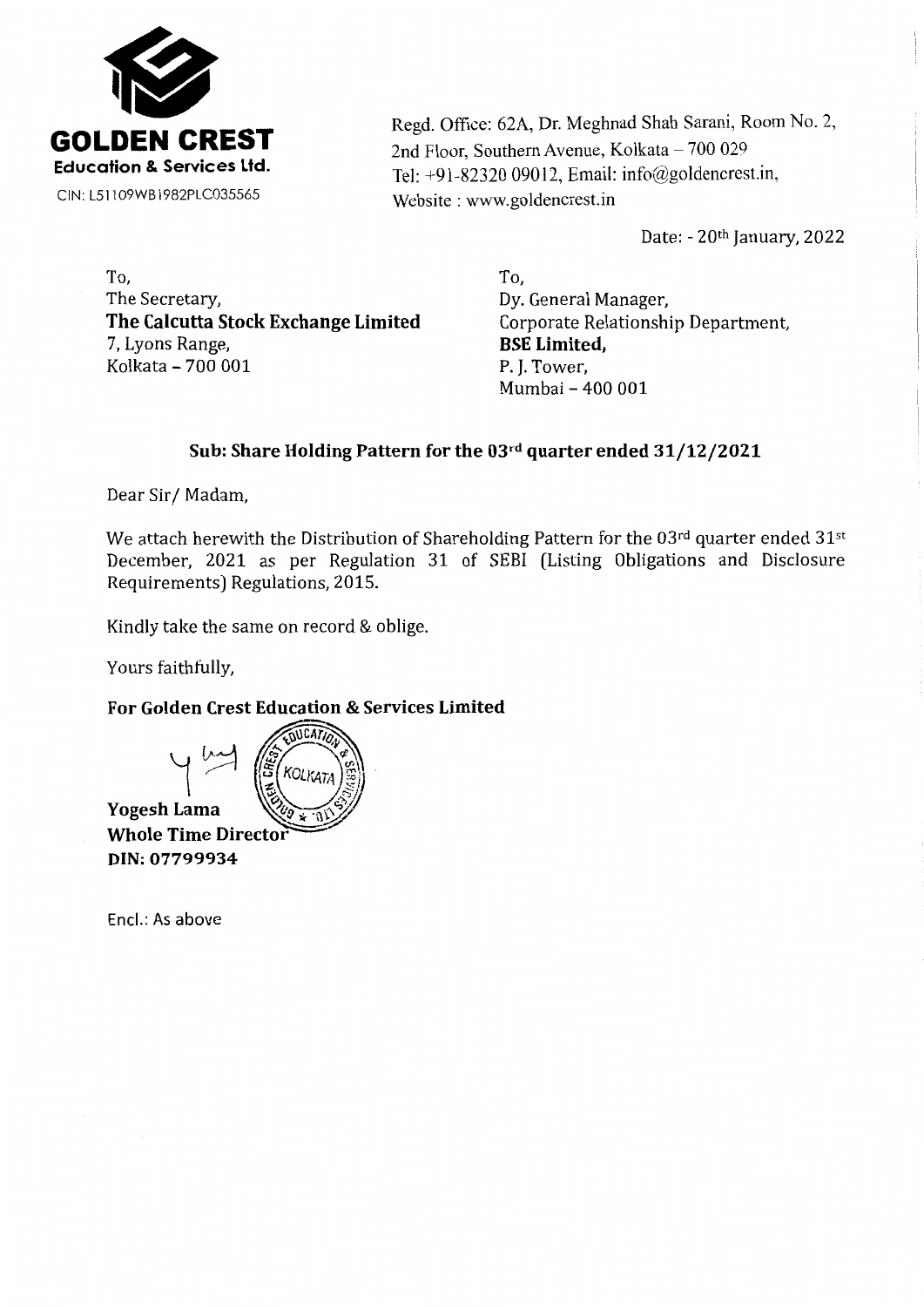|             | <b>Holding of Specified Securities</b>                                                                                                     |            |      |     |  |  |  |  |  |  |  |  |  |  |
|-------------|--------------------------------------------------------------------------------------------------------------------------------------------|------------|------|-----|--|--|--|--|--|--|--|--|--|--|
|             | Annexure - I                                                                                                                               |            |      |     |  |  |  |  |  |  |  |  |  |  |
|             | 1. Name of Listed Entity:   GOLDEN CREST EDUCATION & SERVICES LTD                                                                          |            |      |     |  |  |  |  |  |  |  |  |  |  |
|             | 2. Scrip Code/Name of Scrip/Class of Security   29324 (CSE) & 540062 (BSE)                                                                 |            |      |     |  |  |  |  |  |  |  |  |  |  |
|             | 3. Share Holding Pattern Filed under: Reg. 31(1)(a)/Reg. 31(1)(b)/Reg.31(1)(c)                                                             |            |      |     |  |  |  |  |  |  |  |  |  |  |
|             | a. If under 31(1)(b) then indicate the report for Quarter ending                                                                           | 31-12-2021 |      |     |  |  |  |  |  |  |  |  |  |  |
|             | b. If under 31(1)(c) then indicate date of allotment/extinguishment                                                                        |            |      |     |  |  |  |  |  |  |  |  |  |  |
|             | 4. Declaration: The Listed entity is required to submit the following declaration to the extent of submission of information:-             |            |      |     |  |  |  |  |  |  |  |  |  |  |
|             |                                                                                                                                            |            |      |     |  |  |  |  |  |  |  |  |  |  |
|             | Particulars                                                                                                                                |            | Yes* | No* |  |  |  |  |  |  |  |  |  |  |
|             | Whether the Listed Entity has issued any partly paid up shares?                                                                            |            |      | No  |  |  |  |  |  |  |  |  |  |  |
|             | Whether the Listed Entity has issued any Convertible Securities?                                                                           |            |      | No  |  |  |  |  |  |  |  |  |  |  |
| 3           | Whether the Listed Entity has issued any Warrants?                                                                                         |            |      | No  |  |  |  |  |  |  |  |  |  |  |
| 4           | Whether the Listed Entity has any shares against which depository receipts are issued?                                                     |            |      | No  |  |  |  |  |  |  |  |  |  |  |
| 5           | Whether the Listed Entity has any shares in locked-in?                                                                                     |            |      | No  |  |  |  |  |  |  |  |  |  |  |
| 6           | Whether any shares held by promoters are pledge or otherwise encumbered?                                                                   |            |      | No  |  |  |  |  |  |  |  |  |  |  |
|             | Whether company has equity shares with differential voting rights?                                                                         |            |      | No  |  |  |  |  |  |  |  |  |  |  |
| l8          | Whether the listed entity has any significant beneficial owner?                                                                            |            | Yes  |     |  |  |  |  |  |  |  |  |  |  |
|             | * If the Listed Entity selects the option 'No' for the questions above, the columns for the partly paid up shares, Outstanding Convertible |            |      |     |  |  |  |  |  |  |  |  |  |  |
|             | Securities/Warrants, depository receipts, locked-in shares, No of shares pledged or otherwise encumbered by promoters, as                  |            |      |     |  |  |  |  |  |  |  |  |  |  |
|             | applicable, shall not be displayed at the time of dissemination on the Stock Exchange website. Also wherever there is 'No' declared        |            |      |     |  |  |  |  |  |  |  |  |  |  |
|             | by Listed Entity in above table the values will be considered as 'Zero' by default on submission of the format of holding of specified     |            |      |     |  |  |  |  |  |  |  |  |  |  |
| securities. |                                                                                                                                            |            |      |     |  |  |  |  |  |  |  |  |  |  |

For Golden Crest Education & Service Limited

**Yo g es h Lama** , --- **Whole Time Director DIN: 07799934** 

J *[;Vvf*  πc 'n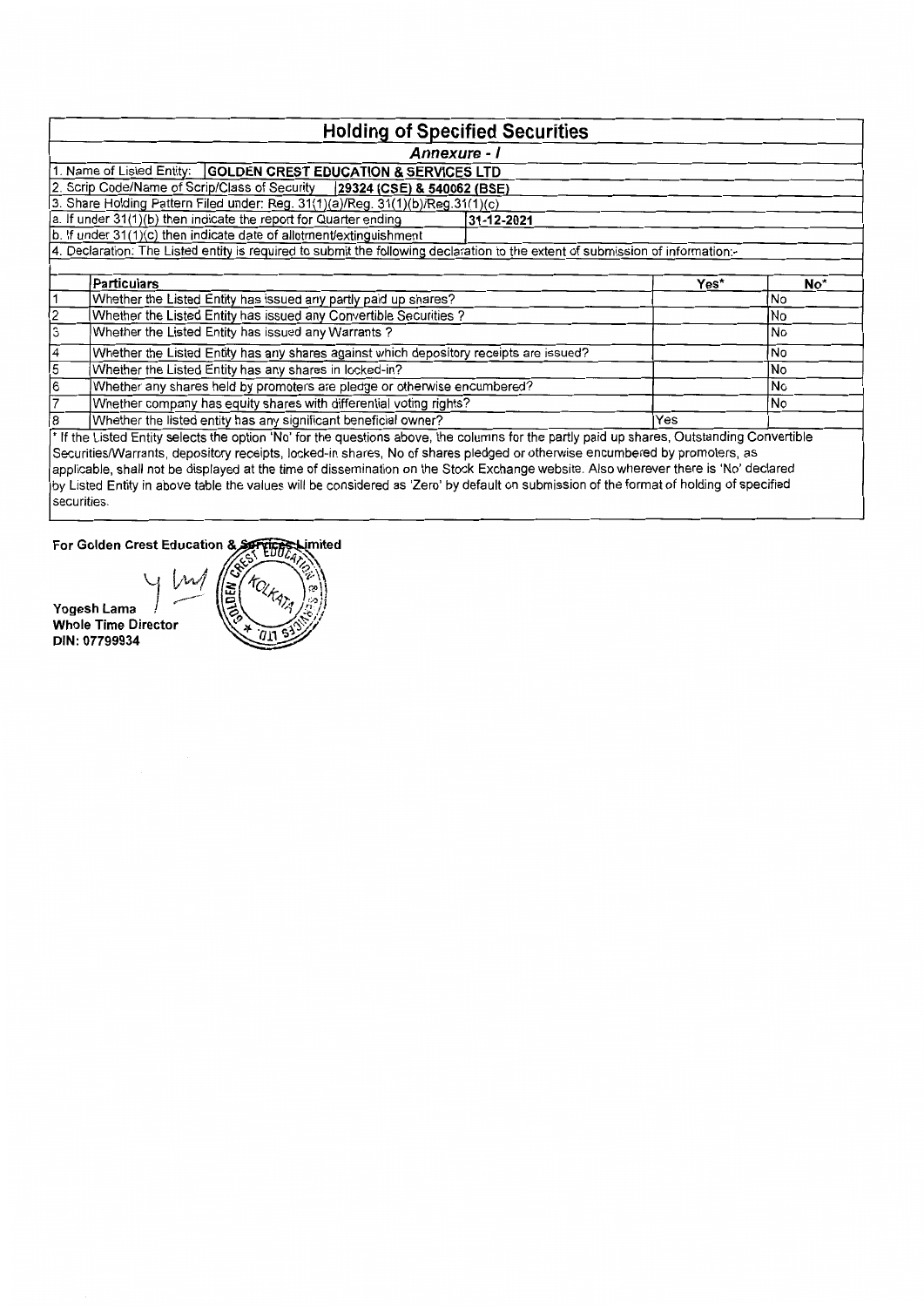|                    | <b>Golden Crest Education &amp; Services Limited</b>                                           |         |               |               |                  |               |                           |                 |                                   |             |           |                           |                                   |            |                    |                      |                    |                      |
|--------------------|------------------------------------------------------------------------------------------------|---------|---------------|---------------|------------------|---------------|---------------------------|-----------------|-----------------------------------|-------------|-----------|---------------------------|-----------------------------------|------------|--------------------|----------------------|--------------------|----------------------|
|                    | Table I - SUMMARY STATEMENT HOLDING OF SPECIFIED SECURITIES<br><b>Number of Votting Rights</b> |         |               |               |                  |               |                           |                 |                                   |             |           |                           |                                   |            |                    |                      |                    |                      |
| Cate               | Category of                                                                                    | No.s of | No. of        | No.s of       | No. of           | Total nos.    | Shareholding              |                 |                                   |             |           | No. of                    | Shareholding,<br>Number of        |            |                    | Number of            |                    | Number of            |
| gory               | shareholder                                                                                    | Share   | fully         | Partly        | shares           | shares        | as a % of total           |                 | held in each class of             |             |           | Shares<br>as a %          |                                   | Locked in  |                    | Shares               |                    | equity               |
| $\left( 0 \right)$ | (11)                                                                                           | holders | paid up       | paid-up       | underlying       | held          | no, of shares             |                 |                                   | securities  |           | Underlying                | assuming                          | shares     |                    | pledged or           |                    | shares held          |
|                    |                                                                                                | (III)   | equity        | equity        | Depository       | $(VII) =$     | (calculated as            |                 | (IX)                              |             |           | Outstating                | full conversion                   |            | (XII)              |                      | otherwise          | in<br>dematerialized |
|                    |                                                                                                |         | Share<br>held | Share<br>held | Receipts<br>(VI) | (IV)+(V)+(VI) | per<br><b>SCRR, 1957)</b> |                 |                                   |             |           | convertible<br>securities | of convertible<br>securities(as a |            |                    | encumbered<br>(XIII) |                    | form                 |
|                    |                                                                                                |         | (IV)          | (V)           |                  |               | (VIII)                    |                 | No of Voting                      |             | Total     | <i>(including</i>         | ℅                                 |            |                    |                      |                    | (XIV)                |
|                    |                                                                                                |         |               |               |                  |               | As a % of                 |                 | Rights                            |             | as a      | Warrants)                 | of diluted share                  |            |                    |                      |                    |                      |
|                    |                                                                                                |         |               |               |                  |               | $(A+B+C2)$                |                 |                                   |             | % of      | (X)                       | capital)                          |            |                    |                      |                    |                      |
|                    |                                                                                                |         |               |               |                  |               |                           |                 |                                   |             | $(A+B+C)$ |                           | $(XI) = (VII) + (X)$              | No.<br>(a) | As a % of<br>total | No.<br>(a)           | As a % of<br>total |                      |
|                    |                                                                                                |         |               |               |                  |               |                           |                 |                                   |             |           |                           | As a % of                         |            | shares held        |                      | shares held        |                      |
|                    |                                                                                                |         |               |               |                  |               |                           | Equity          | Total<br>Class<br>Class<br>Others |             |           |                           | $(A+B+C2)$                        |            | (b)                |                      | (b)                |                      |
|                    |                                                                                                |         |               |               |                  |               |                           |                 |                                   |             |           |                           |                                   |            |                    |                      |                    |                      |
| (A)                | Promoter & Promoter Group                                                                      |         | 7 3051145     |               | $\Omega$         | 3051145       |                           | 58.1724 3051145 |                                   | $0$ 3051145 | 58.1724   | $\Omega$                  | 58.1724                           | $\Omega$   | 0.0000             |                      | 0.0000             | 3051145              |
| (B)                | l Public                                                                                       | 919     | 2193855       |               | $\Omega$         | 2193855       |                           | 41.8276 2193855 |                                   | 0 2193855   | 41.8276   | $\Omega$                  | 41.8276                           |            | 0.0000             |                      |                    | 1839205              |
| (C)                | Non Promoter-Non Public                                                                        |         |               |               |                  |               |                           |                 |                                   |             | 0.0000    |                           | 0.0000                            |            | 0.0000             | <b>NA</b>            | <b>NA</b>          |                      |
| (C1)               | Shares underlying DRs                                                                          |         |               |               |                  |               | <b>NA</b>                 |                 |                                   |             | 0.0000    |                           | 0.0000                            |            | 0.0000             | <b>NA</b>            | <b>NA</b>          |                      |
| (C2)               | Shares held by Employee Trusts                                                                 |         |               |               |                  |               |                           |                 |                                   | $\Omega$    | 0.0000    |                           | 0.0000                            |            | 0.0000             | <b>NA</b>            | <b>NA</b>          |                      |
|                    | <b>Total</b>                                                                                   |         | 926 5245000   |               |                  | 5245000       |                           | 5245000         |                                   | 0 5245000   | 100.0000  |                           | 100.0000                          |            | 0.0000             |                      |                    | 4890350              |

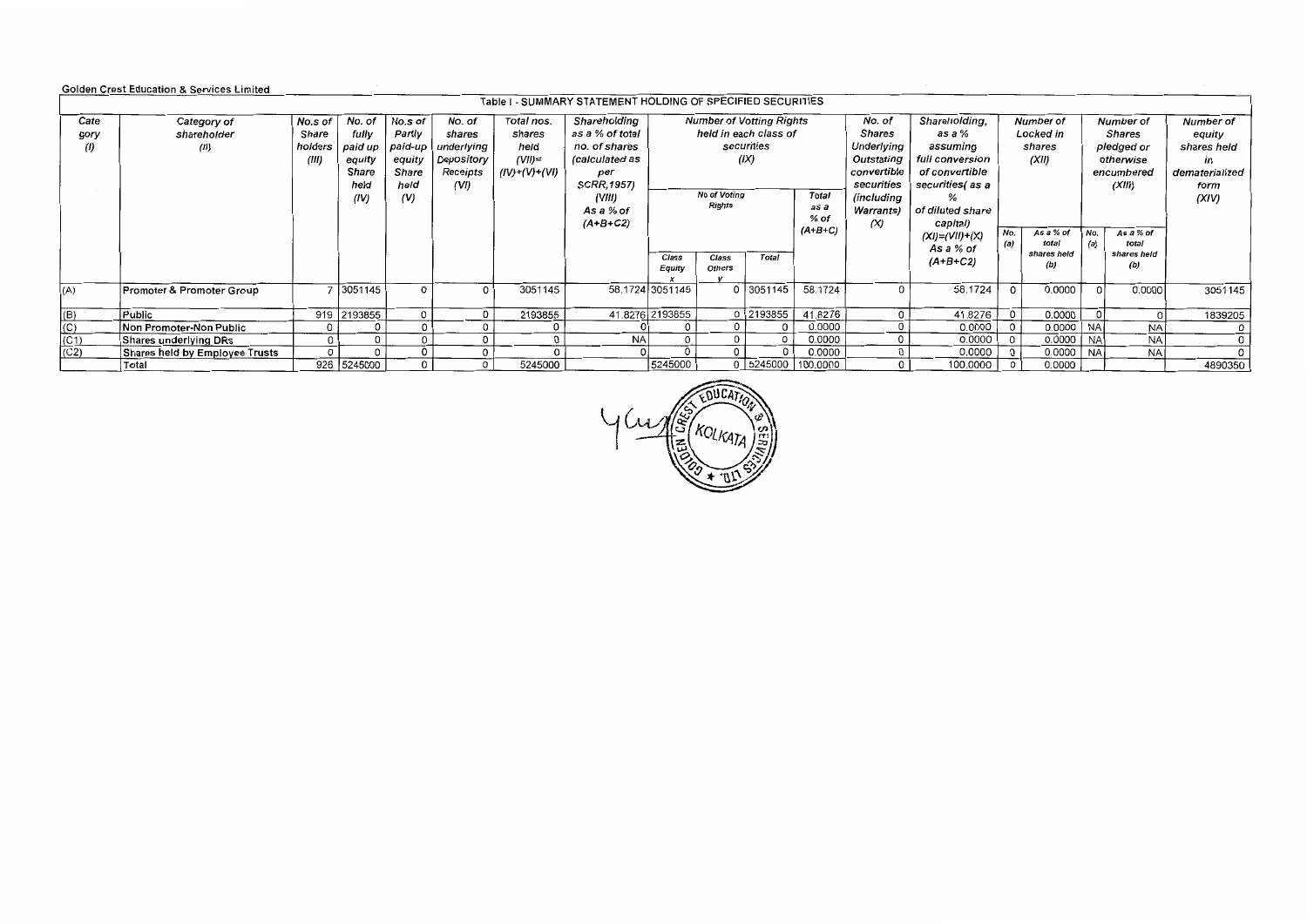## Golden Crest Education & Services Limited

|       | Table II - STATEMENT SHOWING SHAREHOLDING PATTERN OF THE PROMOTER AND PROMOTER GROUP<br>Sharehol<br><b>Number of Voting Rights</b><br>Number of<br>Number of                                                   |                                   |            |                                    |                                                                      |                                                     |                                                                  |                                                              |                                                               |                         |                      |                                             |                           |                                                                                                |                                                                                                                   |              |                                   |            |                                                                  |                                                            |
|-------|----------------------------------------------------------------------------------------------------------------------------------------------------------------------------------------------------------------|-----------------------------------|------------|------------------------------------|----------------------------------------------------------------------|-----------------------------------------------------|------------------------------------------------------------------|--------------------------------------------------------------|---------------------------------------------------------------|-------------------------|----------------------|---------------------------------------------|---------------------------|------------------------------------------------------------------------------------------------|-------------------------------------------------------------------------------------------------------------------|--------------|-----------------------------------|------------|------------------------------------------------------------------|------------------------------------------------------------|
|       | Category & Name of the<br>shareholders<br>(1)                                                                                                                                                                  | PAN<br><b>Entity Type</b><br>(II) |            | No of<br>Share<br>holders<br>(III) | No of<br>fully<br>paid up<br>equity<br><b>Shares</b><br>held<br>(IV) | Partly<br>paid-up<br>equity<br>Share<br>held<br>(V) | No. of<br>shares<br>underlying<br>Depository<br>Receipts<br>(VI) | Total nos.<br>shares<br>held<br>$(VII)$ =<br>$(IV)+(V)+(VI)$ | ding<br>%<br>calculate<br>d as per<br>SCRR,19<br>57<br>As a % |                         | No of Voting         | held in each class of<br>securities<br>(IX) | <b>Total</b>              | No. of<br><b>Shares</b><br>Underlying<br>Outstating<br>convertible<br>securities<br>(including | Shareholding,<br>as a % assuming<br>full conversion<br>of convertible<br>securities(as a<br>%<br>of diluted share |              | Locked in<br>shares<br>(XII)      |            | <b>Shares</b><br>pledged or<br>otherwise<br>encumbered<br>(XIII) | Number<br>of<br>equity<br>shares<br>held<br>in<br>demateri |
|       |                                                                                                                                                                                                                |                                   |            |                                    |                                                                      |                                                     |                                                                  |                                                              | of<br>(A+B+C2                                                 |                         | <b>Rights</b>        |                                             | as a<br>% of<br>$(A+B+C)$ | Warrants)<br>(X)                                                                               | capital)<br>$(XI) = (VII) + (X)$<br>As a % of                                                                     | No.<br>(a)   | As a % of<br>total<br>shares held | No.<br>(a) | As a % of<br>total<br>shares held                                | alized<br>form<br>(XIV)                                    |
|       |                                                                                                                                                                                                                |                                   |            |                                    |                                                                      |                                                     |                                                                  |                                                              | (VIII)                                                        | Class<br>Equity         | Class<br>Others      | Total                                       |                           |                                                                                                | $(A+B+C2)$                                                                                                        |              | (b)                               |            | (b)                                                              |                                                            |
|       | 1 Indian                                                                                                                                                                                                       |                                   |            |                                    |                                                                      |                                                     |                                                                  |                                                              |                                                               |                         |                      |                                             |                           |                                                                                                |                                                                                                                   |              |                                   |            |                                                                  |                                                            |
|       | (a)  Individuals/Hindu undivided Family                                                                                                                                                                        |                                   |            |                                    |                                                                      |                                                     |                                                                  |                                                              |                                                               |                         |                      |                                             |                           |                                                                                                |                                                                                                                   |              |                                   |            |                                                                  |                                                            |
|       | CHANDER MOLESHWAR SINGH                                                                                                                                                                                        | Promoter                          | AVMPS7289J | 1                                  | 31175                                                                | οl                                                  | οı                                                               | 31175                                                        | 0.5944                                                        | 31175                   | οl                   | 31175                                       | 0.5944                    | <sup>o</sup>                                                                                   | 0.5944                                                                                                            | $\mathbf{0}$ | 0.0000                            | 0          | 0.0000                                                           | 31175                                                      |
|       | Total                                                                                                                                                                                                          |                                   |            | 1                                  | 31175                                                                | $\mathbf{0}$                                        | οI                                                               | 31175                                                        | 0.5944                                                        | 31175                   | 0                    | 31175                                       | 0.5944                    | 0                                                                                              | 0.5944                                                                                                            | -o i         | 0.0000                            | ol         | 0.0000                                                           | 31175                                                      |
|       | (b) Central Government/State Government(s)                                                                                                                                                                     |                                   |            |                                    |                                                                      |                                                     |                                                                  |                                                              |                                                               |                         |                      |                                             |                           |                                                                                                |                                                                                                                   |              |                                   |            |                                                                  |                                                            |
|       |                                                                                                                                                                                                                |                                   |            | 0l                                 | οI                                                                   | οı                                                  | οl                                                               | οl                                                           | 0.0000                                                        | οl                      | 0                    | 0l                                          | 0.0000                    | οl                                                                                             | 0.0000                                                                                                            | οi           | 0.0000                            | 0          | 0.0000                                                           | -ol                                                        |
|       | Total                                                                                                                                                                                                          |                                   |            | $\mathbf{0}$                       | ٥l                                                                   | 0                                                   | οl                                                               | ٥I                                                           | 0.0000                                                        | ٥l                      | 0                    | Οİ                                          | 0.0000                    | 0                                                                                              | 0.0000                                                                                                            | - O          | 0.0000                            | $\Omega$   | 0.0000                                                           | -O I                                                       |
|       | (c) Financial Institutions/Banks                                                                                                                                                                               |                                   |            |                                    |                                                                      |                                                     |                                                                  |                                                              |                                                               |                         |                      |                                             |                           |                                                                                                |                                                                                                                   |              |                                   |            |                                                                  |                                                            |
|       |                                                                                                                                                                                                                |                                   |            | 0                                  | ٥l                                                                   | 0l                                                  | 0                                                                | $\overline{0}$                                               | 0.0000                                                        | $\overline{O}$          | 0                    | 0l                                          | 0.0000                    | $\overline{0}$                                                                                 | 0.0000                                                                                                            | 0            | 0.0000                            | 0          | 0.0000                                                           | 0                                                          |
|       | Total                                                                                                                                                                                                          |                                   |            | $\overline{\mathfrak{o}}$          | o١                                                                   | οI                                                  | ٥I                                                               | οl                                                           | 0.0000                                                        | $\overline{\mathbf{0}}$ | ٥l                   | $\Omega$                                    | 0.0000                    | ΩI                                                                                             | 0.0000                                                                                                            | -o l         | 0.0000                            | ol         | 0.0000                                                           | οl                                                         |
| (d)   | Any Other (BODIES CORPORATE)                                                                                                                                                                                   |                                   |            |                                    |                                                                      |                                                     |                                                                  |                                                              |                                                               |                         |                      |                                             |                           |                                                                                                |                                                                                                                   |              |                                   |            |                                                                  |                                                            |
|       | <b>BHARAT SURVEYORS</b>                                                                                                                                                                                        | Promoter                          | AACCB5230A | 11                                 | 699970                                                               | 0 <sup>1</sup>                                      | 0                                                                | 699970                                                       | 13.3455                                                       | 699970                  | οı                   | 699970                                      | 13.3455                   | $\Omega$                                                                                       | 13.3455                                                                                                           | $\circ$      | 0.0000                            | $\Omega$   | 0.0000                                                           | 699970                                                     |
|       | SPARTAN GLOBAL SOLUTION<br>PRIVATE LIMITED                                                                                                                                                                     | Promoter                          | AADCG0893K |                                    | 550000                                                               | 0                                                   | $\Omega$                                                         | 550000                                                       | 10.4862                                                       | 550000                  | $\Omega$             | 550000                                      | 10.4862                   | $\Omega$                                                                                       | 10.4862                                                                                                           | $\Omega$     | 0.0000                            | 0          | 0.0000                                                           | 550000                                                     |
|       | Total                                                                                                                                                                                                          |                                   |            |                                    | 2 1249970                                                            | 0                                                   | οl                                                               | 1249970                                                      | 23.8316                                                       | 1249970                 |                      | 0 1249970 23.8316                           |                           | 0l                                                                                             | 23.8316                                                                                                           | $\mathbf{0}$ | 0.0000                            | $\Omega$   | 0.0000                                                           | 1249970                                                    |
| (d)   | Any Other(GROUP COMPANIES)                                                                                                                                                                                     |                                   |            |                                    |                                                                      |                                                     |                                                                  |                                                              |                                                               |                         |                      |                                             |                           |                                                                                                |                                                                                                                   |              |                                   |            |                                                                  |                                                            |
|       | UNIROYAL TRADE &<br>CONSULTANCY PRIVATE LIMITED                                                                                                                                                                | Promoter                          | AAACU7283Q |                                    | 600000                                                               | $\Omega$                                            | $\Omega$                                                         | 600000                                                       | 11.4395                                                       | 600000                  | $\Omega$             | 600000                                      | 11.4395                   | $\Omega$                                                                                       | 11.4395                                                                                                           |              | 0.0000                            | $\Omega$   | 0.0000                                                           | 600000                                                     |
|       | MAHAPRAGYA DEVELOPERS<br>PRIVATE LIMITED                                                                                                                                                                       | Promoter                          | AACCM8076B |                                    | 550000                                                               | $\Omega$                                            | $\Omega$                                                         | 550000                                                       | 10.4862                                                       | 550000                  | $\Omega$             | 550000                                      | 10.4862                   | Ωİ                                                                                             | 10.4862                                                                                                           | $\circ$      | 0.0000                            | $\Omega$   | 0.0000                                                           | 550000                                                     |
|       | <b>PRAGYA BUILDERS PRIVATE</b><br>LIMITED                                                                                                                                                                      | Promoter                          | AACCP4274E |                                    | 70000                                                                |                                                     | $\Omega$                                                         | 70000                                                        | 1.3346                                                        | 70000                   | O                    | 70000                                       | 1.3346                    |                                                                                                | 1.3346                                                                                                            | $\Omega$     | 0.0000                            | $\Omega$   | 0.0000                                                           | 70000                                                      |
|       | PREKSHA BUILDERS PRIVATE<br>LIMITED                                                                                                                                                                            | Promoter                          | AACCP4275F |                                    | 550000                                                               | $\Omega$                                            | $\Omega$                                                         | 550000                                                       | 10.4862                                                       | 550000                  | $\Omega$             | 550000                                      | 10.4862                   | $\Omega$                                                                                       | 10.4862                                                                                                           | $\circ$      | 0.0000                            | $\circ$    | 0.0000                                                           | 550000                                                     |
|       | Total                                                                                                                                                                                                          |                                   |            |                                    | 4 1770000                                                            | 0l                                                  | οl                                                               | 1770000                                                      |                                                               | 33.7464 1770000         |                      | 0 1770000 33.7464                           |                           | οl                                                                                             | 33.7464                                                                                                           | ol           | 0.0000                            | $\Omega$   |                                                                  | 0.0000 1770000                                             |
|       | Sub-Total (A)(1                                                                                                                                                                                                |                                   |            |                                    | 7 3051145                                                            | ٥I                                                  | ٥I                                                               | 3051145                                                      |                                                               | 58.1724 3051145         |                      | $0$ 3051145                                 | 58.1724                   | ٥l                                                                                             | 58.1724                                                                                                           | 0            | 0.0000                            | 0          |                                                                  | 0.0000 3051145                                             |
|       | 2 Foreign                                                                                                                                                                                                      |                                   |            |                                    |                                                                      |                                                     |                                                                  |                                                              |                                                               |                         |                      |                                             |                           |                                                                                                |                                                                                                                   |              |                                   |            |                                                                  |                                                            |
|       | (a)  Individuals(Non-Resident Individuals/Foreign Individuals)                                                                                                                                                 |                                   |            |                                    |                                                                      |                                                     |                                                                  |                                                              |                                                               |                         |                      |                                             |                           |                                                                                                |                                                                                                                   |              |                                   |            |                                                                  |                                                            |
|       |                                                                                                                                                                                                                |                                   |            | 0                                  | 이                                                                    | οI                                                  | οl                                                               | οl                                                           | 0.0000                                                        | 0                       | οl                   | 0l                                          | 0.0000                    | 0l                                                                                             | 0.0000                                                                                                            | $\Omega$     | 0.0000                            | $\circ$    | 0.0000                                                           | $\overline{0}$                                             |
|       | Total                                                                                                                                                                                                          |                                   |            | $\overline{0}$                     | $\overline{\mathbf{0}}$                                              | ٥İ                                                  | 0l                                                               | οl                                                           | 0.0000                                                        | $\overline{0}$          | $\Omega$             | $\overline{0}$                              | 0.0000                    | 0                                                                                              | 0.0000                                                                                                            | $\mathbf{0}$ | 0.0000                            | ol         | 0.0000                                                           | $\mathbf{0}$                                               |
|       | (c) Institutions                                                                                                                                                                                               |                                   |            |                                    |                                                                      |                                                     |                                                                  |                                                              |                                                               |                         |                      |                                             |                           |                                                                                                |                                                                                                                   |              |                                   |            |                                                                  |                                                            |
|       |                                                                                                                                                                                                                |                                   |            | <sub>0</sub>                       | 0                                                                    | ٥I                                                  | Οl                                                               | οl                                                           | 0.0000                                                        | 0l                      | $\Omega$<br>$\Omega$ | οł                                          | 0.0000                    | O                                                                                              | 0.0000                                                                                                            | - 01         | 0.0000                            | O          | 0.0000                                                           | οl                                                         |
|       | Total                                                                                                                                                                                                          |                                   |            | ol<br>$\Omega$                     | ol<br>$\mathbf{0}$                                                   | ٥I                                                  | οl<br>0                                                          | U                                                            | 0.0000                                                        | οl<br> 0                | οl                   | $\Omega$<br>0                               | 0.0000                    | οl<br>$\Omega$                                                                                 | 0.0000                                                                                                            | ol           | 0.0000                            | $\Omega$   | 0.0000                                                           | $\Omega$                                                   |
|       | Sub-Total (A)(2                                                                                                                                                                                                |                                   |            |                                    | 3051145                                                              | 0<br>۵l                                             | οl                                                               | 3051145                                                      | 0.0000                                                        | 58.1724 3051145         |                      | $0$ 3051145                                 | 0.0000<br>58.1724         |                                                                                                | 0.0000                                                                                                            | o            | 0.0000                            | o          | 0.0000                                                           | $\Omega$                                                   |
|       | <b>Total Shareholding of Promoters</b>                                                                                                                                                                         |                                   |            |                                    |                                                                      |                                                     |                                                                  |                                                              |                                                               |                         |                      |                                             |                           |                                                                                                | 58.1724                                                                                                           | $\mathbf{0}$ | 0.0000                            | 0          |                                                                  | 0.0000 3051145                                             |
|       | Details of Shares which remain unclaimed may be given hear along with details such as number of shareholders, outstanding shares held in demat/unclaimed suspense account, voting rights which are frozen etc. |                                   |            |                                    |                                                                      |                                                     |                                                                  |                                                              |                                                               |                         |                      |                                             |                           |                                                                                                |                                                                                                                   |              |                                   |            |                                                                  |                                                            |
| Note: |                                                                                                                                                                                                                |                                   |            |                                    |                                                                      |                                                     |                                                                  |                                                              |                                                               |                         |                      |                                             |                           |                                                                                                |                                                                                                                   |              |                                   |            |                                                                  |                                                            |
|       | (1) PAN would not be displayed on website of Stock Exchange(s).                                                                                                                                                |                                   |            |                                    |                                                                      |                                                     |                                                                  |                                                              | Philadelphia                                                  |                         |                      |                                             |                           |                                                                                                |                                                                                                                   |              |                                   |            |                                                                  |                                                            |

(2) The term "Encumbrance" has the same meaning as assigned under regulation 28(3) of SEBI (Substantial Acquisition of.Shares and Takeovers) Regulations, 2011.

! *i'1lj*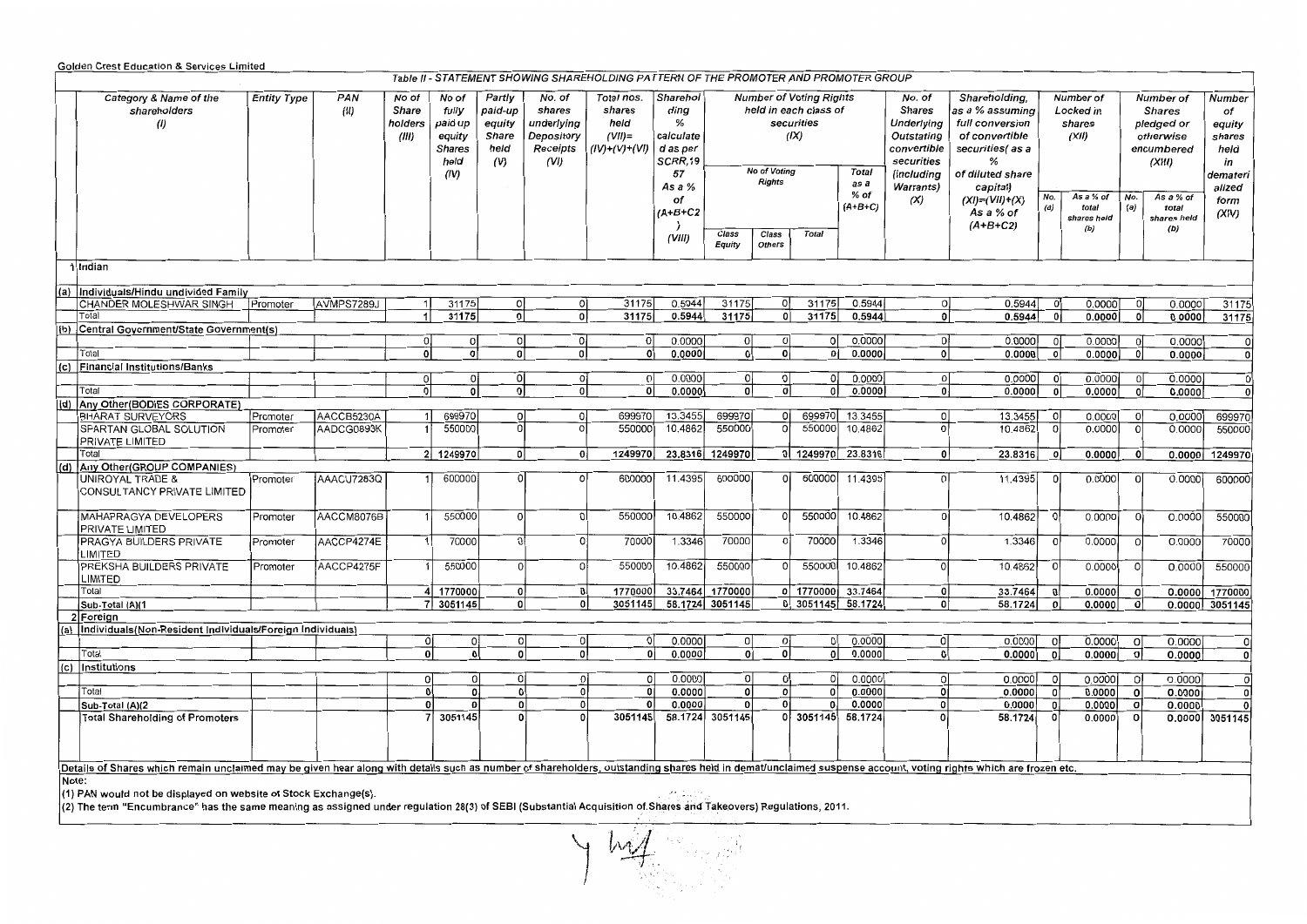Golden Crest Education & Services Limited

|              |                                                                                                                                                                                                                | Table III - STATEMENT SHOWING SHAREHOLDING PATTERN OF THE PUBLIC SHAREHOLDER<br>Category & Name of the<br>PAN<br><b>Number of Voting Rights</b><br>No.s of<br>No. of<br>Partly<br>No.s of<br>Total nos.<br>Shareholding<br>No. of<br>Total<br>Number of<br>Number of |              |                |                          |              |                 |                   |                 |                               |                          |                  |                |                      |                   |                  |                        |                        |                      |  |
|--------------|----------------------------------------------------------------------------------------------------------------------------------------------------------------------------------------------------------------|----------------------------------------------------------------------------------------------------------------------------------------------------------------------------------------------------------------------------------------------------------------------|--------------|----------------|--------------------------|--------------|-----------------|-------------------|-----------------|-------------------------------|--------------------------|------------------|----------------|----------------------|-------------------|------------------|------------------------|------------------------|----------------------|--|
|              |                                                                                                                                                                                                                |                                                                                                                                                                                                                                                                      |              |                |                          |              |                 |                   |                 |                               |                          |                  |                |                      |                   |                  |                        |                        | Number of            |  |
|              | shareholders                                                                                                                                                                                                   | (H)                                                                                                                                                                                                                                                                  | Share        | fully          | paid-up                  | shares       | shares          | % calculated      |                 |                               | held in each class of    |                  | <b>Shares</b>  | Shareholding,        |                   | Locked in shares |                        | <b>Shares</b>          | equity               |  |
|              |                                                                                                                                                                                                                |                                                                                                                                                                                                                                                                      | holders      | paid up        | equity                   | underlying   | held            | as per            |                 | securities                    |                          |                  | Underlying     | as a % assuming      |                   | (XII)            | pledged or             |                        | shares held          |  |
|              |                                                                                                                                                                                                                |                                                                                                                                                                                                                                                                      | (III)        | equity         | Share                    | Depository   | $(VII)$ =       | <b>SCRR 1957)</b> |                 |                               | (IX)                     |                  | Outstating     | full conversion      |                   |                  | otherwise              |                        | in                   |  |
|              |                                                                                                                                                                                                                |                                                                                                                                                                                                                                                                      |              | Share          | held                     | Receipts     | (IV)+(V)+(VI)   | As a % of         |                 |                               |                          |                  | convertible    | of convertible       |                   |                  | encumbered             |                        | dematerialize        |  |
|              |                                                                                                                                                                                                                |                                                                                                                                                                                                                                                                      |              | held           | $\omega$                 | (VI)         |                 | $(A+B+C2)$        |                 |                               |                          |                  | securities     | securities( as a     |                   |                  | (XIII)                 |                        | d                    |  |
|              |                                                                                                                                                                                                                |                                                                                                                                                                                                                                                                      |              | (IV)           |                          |              |                 | (VIII)            |                 | No of Voting<br><b>Rights</b> |                          | Total<br>as a    | (including     | percentage           |                   |                  |                        |                        | form                 |  |
|              |                                                                                                                                                                                                                |                                                                                                                                                                                                                                                                      |              |                |                          |              |                 |                   |                 |                               |                          | % of             | Warrants)      | of diluted share     |                   |                  |                        |                        | (XIV)                |  |
|              |                                                                                                                                                                                                                |                                                                                                                                                                                                                                                                      |              |                |                          |              |                 |                   |                 |                               |                          | Total            | (x)            | capital)             | No                | As a % of        | No.                    | As a % of              |                      |  |
|              |                                                                                                                                                                                                                |                                                                                                                                                                                                                                                                      |              |                |                          |              |                 |                   |                 |                               |                          | Voting           |                | $(XI) = (VII) + (X)$ | (a)               | total            | (Not                   | total                  |                      |  |
|              |                                                                                                                                                                                                                |                                                                                                                                                                                                                                                                      |              |                |                          |              |                 |                   | Class           | Class                         | Total                    | <b>Rights</b>    |                | As a % of            |                   | shares held      | applicable)            | shares held            |                      |  |
|              |                                                                                                                                                                                                                |                                                                                                                                                                                                                                                                      |              |                |                          |              |                 |                   | Equity          | <b>Others</b>                 |                          |                  |                | $(A+B+C2)$           |                   | (b)              | (a)                    | (b)                    |                      |  |
|              |                                                                                                                                                                                                                |                                                                                                                                                                                                                                                                      |              |                |                          |              |                 |                   |                 |                               |                          |                  |                |                      |                   |                  |                        |                        |                      |  |
| $\mathbf{1}$ | Institutions                                                                                                                                                                                                   |                                                                                                                                                                                                                                                                      |              |                |                          |              |                 |                   |                 |                               |                          |                  |                |                      |                   |                  |                        |                        |                      |  |
|              |                                                                                                                                                                                                                |                                                                                                                                                                                                                                                                      |              |                |                          |              |                 |                   |                 |                               |                          |                  |                |                      |                   |                  |                        |                        |                      |  |
|              | (a) Mutual Funds                                                                                                                                                                                               |                                                                                                                                                                                                                                                                      |              |                | $\mathbf{o}$<br>$\Omega$ | $\Omega$     | 0 <br>nl        | 0.0000<br>0.0000  | 0<br>-ol        | $\mathbf{0}$                  | $\Omega$<br><sup>0</sup> | 0.0000<br>0.0000 | $\bf{0}$<br>o  | 0.0000               | 0<br>$\mathbf{0}$ | 0.0000           | <b>NA</b>              | NA                     |                      |  |
|              | (b) Venture Capital Funds<br>(c) Alternate Investment Funds                                                                                                                                                    |                                                                                                                                                                                                                                                                      |              |                |                          |              | $\Omega$        | 0.0000            | $\overline{0}$  | $\Omega$                      |                          | 0.0000           | $\mathbf{0}$   | 0.0000<br>0.0000     | $\mathbf 0$       | 0.0000<br>0.0000 | <b>NA</b><br><b>NA</b> | <b>NA</b>              | $\Omega$<br>$\Omega$ |  |
|              | (d) Foreign Venture Capital Investors                                                                                                                                                                          |                                                                                                                                                                                                                                                                      |              |                |                          |              | 0               | 0.0000            | $\Omega$        |                               |                          | 0.0000           |                | 0.0000               | $\mathbf{0}$      | 0.0000           | NA                     | <b>NA</b><br><b>NA</b> | $\Omega$             |  |
|              | (e) Foreign Portfolio Investors                                                                                                                                                                                |                                                                                                                                                                                                                                                                      | $\Omega$     |                |                          |              | 0 <sup>1</sup>  | 0.0000            | ΩI              | $\Omega$                      |                          | 0.0000           | $\Omega$       | 0.0000               |                   | 0.0000           | <b>NA</b>              | NA                     | $\Omega$             |  |
|              | (f) Financial Institution/Banks                                                                                                                                                                                |                                                                                                                                                                                                                                                                      | $\Omega$     |                |                          |              | $\Omega$        | 0.0000            | ΩI              | $\Omega$                      |                          | 0.0000           | $\mathbf{0}$   | 0.0000               |                   | 0.0000           | <b>NA</b>              | <b>NA</b>              | $\Omega$             |  |
|              | (g) Insurance Companies                                                                                                                                                                                        |                                                                                                                                                                                                                                                                      | $\Omega$     |                | $\Omega$                 | $\Omega$     | $\mathbf 0$     | 0.0000            | $\Omega$        | $\mathbf{a}$                  |                          | 0.0000           | 0              | 0.0000               |                   | 0.0000           | <b>NA</b>              | NA                     | n                    |  |
|              | (h) Provident Funds/ Pension Funds                                                                                                                                                                             |                                                                                                                                                                                                                                                                      | n            | $\sqrt{2}$     | $^{\circ}$               | $\Omega$     | n               | 0.0000            | $\Omega$        | $\Omega$                      | n                        | 0.0000           | $\mathbf{0}$   | 0.0000               | $\Omega$          | 0.0000           | <b>NA</b>              | <b>NA</b>              | $\Omega$             |  |
|              | <b>SUB TOTAL (B)(1)</b>                                                                                                                                                                                        |                                                                                                                                                                                                                                                                      |              |                |                          |              | O               | 0.0000            | $\Omega$        | $\theta$                      |                          | 0.0000           | $\Omega$       | 0.0000               | $\mathbf{a}$      | 0.0000           | <b>NA</b>              | NA.                    | $\Omega$             |  |
|              | 2 Central / State government(s)                                                                                                                                                                                |                                                                                                                                                                                                                                                                      |              |                |                          |              |                 |                   |                 |                               |                          |                  |                |                      |                   |                  |                        |                        |                      |  |
| (a)          | Central Government/ State Government(s)/President of India                                                                                                                                                     |                                                                                                                                                                                                                                                                      | $\bf{0}$     | $\mathbf 0$    | $\Omega$                 | 0            | nl              | 0.0000            | nl              | $\Omega$                      |                          | 0.0000           | 0              | 0.0000               | $\mathbf{0}$      | 0.0000           | <b>NA</b>              | NA.                    | $\Omega$             |  |
|              |                                                                                                                                                                                                                |                                                                                                                                                                                                                                                                      |              |                |                          |              |                 |                   |                 |                               |                          |                  |                |                      |                   |                  |                        |                        |                      |  |
|              | SUB TOTAL (B)(2)                                                                                                                                                                                               |                                                                                                                                                                                                                                                                      | $\Omega$     | $\Omega$       | $\mathbf{0}$             | $\Omega$     | $\Omega$        | 0.0000            | $\Omega$        |                               |                          | 0.0000           | $\overline{0}$ | 0.0000               |                   | 0.0000           | <b>NA</b>              | NA.                    |                      |  |
| $\mathbf{3}$ | Non-institutions                                                                                                                                                                                               |                                                                                                                                                                                                                                                                      |              |                |                          |              |                 |                   |                 |                               |                          |                  |                |                      |                   |                  |                        |                        |                      |  |
| (a.          | Individuals - i. Individual shareholders holding nominal share                                                                                                                                                 |                                                                                                                                                                                                                                                                      | 908          | 234331         |                          | $\mathbf{0}$ | 234331          | 4.4677            | 234331          | $\Omega$                      | 234331                   | 4.4677           | $\mathbf{0}$   | 4.4677               |                   | 0.0000           | NA                     | <b>NA</b>              | 29681                |  |
| 1)           | capital up to Rs. 2 lakhs.                                                                                                                                                                                     |                                                                                                                                                                                                                                                                      |              |                |                          |              |                 |                   |                 |                               |                          |                  |                |                      |                   |                  |                        |                        |                      |  |
| (a.          | INDIVIDUAL - ii. Individual shareholders holding nominal                                                                                                                                                       |                                                                                                                                                                                                                                                                      |              | 628706         |                          | $\Omega$     | 628706          | 11.9868           | 628706          |                               | 628706                   | 11.9868          |                | 11.9868              |                   | 0.0000           | <b>NA</b>              | NA                     | 628706               |  |
|              | 2) share capital in excess of Rs. 2 lakhs.                                                                                                                                                                     |                                                                                                                                                                                                                                                                      |              |                |                          |              |                 |                   |                 |                               |                          |                  |                |                      |                   |                  |                        |                        |                      |  |
|              |                                                                                                                                                                                                                |                                                                                                                                                                                                                                                                      |              |                |                          |              |                 |                   |                 |                               |                          |                  |                |                      |                   |                  |                        |                        |                      |  |
|              |                                                                                                                                                                                                                |                                                                                                                                                                                                                                                                      |              |                |                          |              |                 |                   |                 |                               |                          |                  |                |                      |                   |                  |                        |                        |                      |  |
|              | SUSHILA ANAND FULFAGAR                                                                                                                                                                                         | AACPF2220P                                                                                                                                                                                                                                                           |              | 600000         |                          | 0l           | 600000          | 11.4395           | 600000          | 0Ì                            | 600000                   | 11.4395          | $\overline{0}$ | 11.4395              | 0                 | 0.0000           |                        |                        | 600000               |  |
|              | (b) NBFCs registered with RBI                                                                                                                                                                                  |                                                                                                                                                                                                                                                                      | $\mathbf{0}$ |                |                          | $\Omega$     |                 | 0.0000            |                 | $\theta$                      |                          | 0.0000           | $\overline{0}$ | 0.0000               | $\Omega$          | 0.0000           | <b>NA</b>              | <b>NA</b>              | -C                   |  |
|              | (c) Employee Trusts                                                                                                                                                                                            |                                                                                                                                                                                                                                                                      | $\Omega$     |                |                          | $\Omega$     | $\Omega$        | 0.0000            | $\Omega$        | $\Omega$                      |                          | 0.0000           | $\bf{0}$       | 0.0000               | $\mathbf{0}$      | 0.0000           | <b>NA</b>              | <b>NA</b>              | $\Omega$             |  |
|              | (d) Overseas Depositories (holding DRs) (balancing figure)                                                                                                                                                     |                                                                                                                                                                                                                                                                      | $\Omega$     |                |                          |              |                 | 0.0000            |                 |                               |                          | 0.0000           | $\mathbf{a}$   | 0.0000               |                   | 0.0000           | NA                     | <b>NA</b>              |                      |  |
|              |                                                                                                                                                                                                                |                                                                                                                                                                                                                                                                      |              |                |                          |              |                 |                   |                 |                               |                          |                  |                |                      |                   |                  |                        |                        |                      |  |
|              | (e) Any Other(BODIES CORPORATE)                                                                                                                                                                                |                                                                                                                                                                                                                                                                      | 2            | 400006         |                          |              | 400006          | 7.6264            | 400006          |                               | 400006                   | 7.6264           | $\mathbf{0}$   | 7.6264               |                   | 0.0000           | <b>NA</b>              | _NA                    | 400006               |  |
|              | PRAGYA HOLDING PRIVATE LIMITED                                                                                                                                                                                 | AADCP8792Q                                                                                                                                                                                                                                                           |              | 400000         |                          |              | 400000          | 7.6263            | 400000          |                               | 400000                   | 7.6263           |                | 7.6263               |                   | 0.0000           |                        |                        | 400000               |  |
|              | (e) Any Other(CLEARING MEMBER)                                                                                                                                                                                 |                                                                                                                                                                                                                                                                      |              |                |                          |              |                 | 0.0000            |                 |                               |                          | 0.0000           |                | 0.0000               |                   | 0.0000           | <b>NA</b>              | NΑ                     |                      |  |
|              | (e) Any Other(HINDU UNDIVIDED FAMILY)                                                                                                                                                                          |                                                                                                                                                                                                                                                                      |              | 10             |                          |              | 10 <sup>1</sup> | 0.0002            | 10 <sup>1</sup> | $\Omega$                      | 10                       | 0.0002           |                | 0.0002               | $\Omega$          | 0.0000           | NA                     | <b>NA</b>              | 10 <sup>1</sup>      |  |
|              |                                                                                                                                                                                                                |                                                                                                                                                                                                                                                                      |              |                |                          |              |                 |                   |                 |                               |                          |                  |                |                      |                   |                  |                        |                        |                      |  |
|              | (e) Any Other(NON RESIDENT INDIANS (NON REPAT))                                                                                                                                                                |                                                                                                                                                                                                                                                                      |              |                |                          |              |                 | 0.0000            |                 | $\Omega$                      |                          | 0.0000           |                | 0.0000               |                   | 0.0000           | <b>NA</b>              | NA                     |                      |  |
|              |                                                                                                                                                                                                                |                                                                                                                                                                                                                                                                      |              |                |                          |              |                 |                   |                 |                               |                          |                  |                |                      |                   |                  |                        |                        |                      |  |
|              | (e) Any Other(OVERSEAS BODIES CORPORATES)                                                                                                                                                                      |                                                                                                                                                                                                                                                                      |              | 930800         |                          |              | 930800          | 17.7464           | 930800          |                               | 930800                   | 17.7464          |                | 17.7464              |                   | 0.0000           | <b>NA</b>              | <b>NA</b>              | 780800               |  |
|              |                                                                                                                                                                                                                |                                                                                                                                                                                                                                                                      |              |                |                          |              |                 |                   |                 |                               |                          |                  |                |                      |                   |                  |                        |                        |                      |  |
|              | ANANT PRODUCTS (P) LTD.<br>KIEV SHARE & STOCK LTD                                                                                                                                                              | AAFCA0068E<br>AAFCK9917L                                                                                                                                                                                                                                             |              | 80000<br>70000 |                          |              | 80000<br>70000  | 1.5253<br>1.3346  | 80000<br>70000  |                               | 80000<br>7000            | 1.5253<br>1.3346 |                | 1.5253<br>1.3346     | $\Omega$          | 0.0000           |                        | $\Omega$<br>$\Omega$   | $\Omega$             |  |
|              | SARVADA ENTERPRISES LIMITED                                                                                                                                                                                    | AAJCS8794D                                                                                                                                                                                                                                                           |              | 660000         |                          |              | 660000          | 12.5834           | 660000          |                               | 660000                   | 12.5834          |                | 12.5834              | $\Omega$          | 0.0000<br>0.0000 | $\Omega$               | <sup>0</sup>           |                      |  |
|              | SIDH MANAGEMENT CORPORATE SERVICES                                                                                                                                                                             | AABCE5943L                                                                                                                                                                                                                                                           |              | 120800         |                          |              | 120800          | 2.3031            | 120800          |                               | 120800                   | 2.3031           |                | 2.3031               |                   | 0.0000           |                        |                        | 660000<br>120800     |  |
|              | LIMITED                                                                                                                                                                                                        |                                                                                                                                                                                                                                                                      |              |                |                          |              |                 |                   |                 |                               |                          |                  |                |                      |                   |                  |                        |                        |                      |  |
|              | SUB TOTAL (B)(3)                                                                                                                                                                                               |                                                                                                                                                                                                                                                                      | 919          | 2193855        |                          |              | 2193855         | 41.8276           | 2193855         |                               | 2193855                  | 41.8276          |                | 41.8276              |                   | 0.0000           | <b>NA</b>              | <b>NA</b>              | 1839205              |  |
|              | Total Public Shareholding (B) =                                                                                                                                                                                |                                                                                                                                                                                                                                                                      | 919          | 2193855        |                          |              | 2193855         | 41.8276           | 2193855         |                               | 2193855                  | 41.8276          |                | 41.8276              |                   | 0.0000           |                        | NA                     | 1839205              |  |
|              | $(B)(1)+(B)(2)+(B)(3)$                                                                                                                                                                                         |                                                                                                                                                                                                                                                                      |              |                |                          |              |                 |                   |                 |                               |                          |                  |                |                      |                   |                  |                        |                        |                      |  |
|              |                                                                                                                                                                                                                |                                                                                                                                                                                                                                                                      |              |                |                          |              |                 |                   |                 |                               |                          |                  |                |                      |                   |                  |                        |                        |                      |  |
|              | Details of the shareholders acting as persons in Concert including their Shareholding (No. and %): 0                                                                                                           |                                                                                                                                                                                                                                                                      |              |                |                          |              |                 |                   |                 |                               |                          |                  |                |                      |                   |                  |                        |                        |                      |  |
|              | Details of Shares which remain unclaimed may be given hear along with details such as number of shareholders, outstanding shares held in demat/unclaimed suspense account, voting rights which are frozen etc. |                                                                                                                                                                                                                                                                      |              |                |                          |              |                 |                   |                 |                               |                          |                  |                |                      |                   |                  |                        |                        |                      |  |
|              |                                                                                                                                                                                                                |                                                                                                                                                                                                                                                                      |              |                |                          |              |                 |                   |                 |                               |                          |                  |                |                      |                   |                  |                        |                        |                      |  |

Note:<br>(1) PAN would not be displayed on website of Stock Exchange(s).<br>(2) The above format needs to be disclosed along with the name of following persons:<br>Institutions/Non Institutions holding more than 1% of total number

EDUCA 10,  $\gamma$  under  $\mathbb{R}$  , where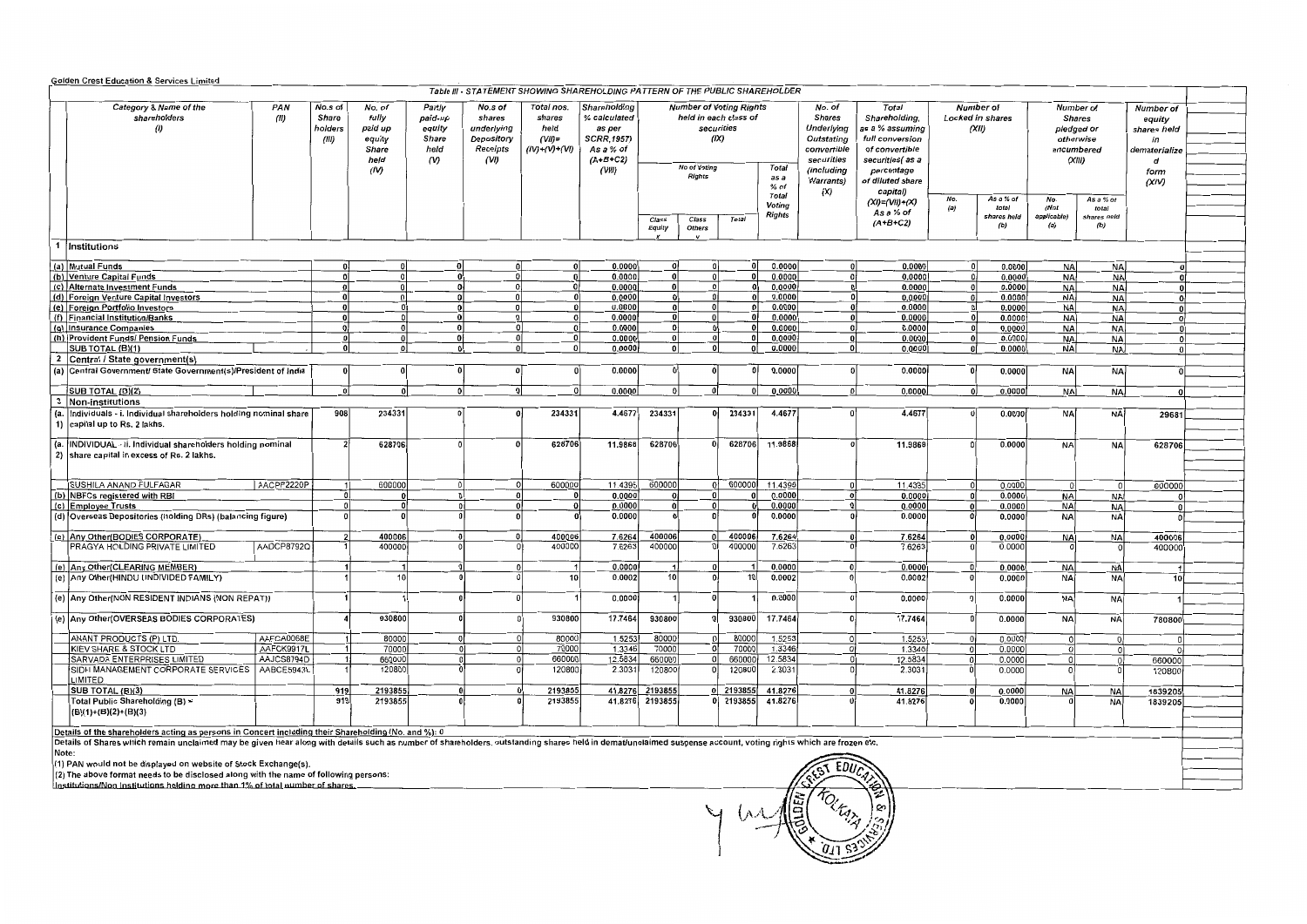## Golden Crest Education & Services Limited

|                                                                                                                                              | Table IV - STATEMENT SHOWING SHAREHOLDING PATTERN OF THE NON PROMOTER - NON PUBLIC SHAREHOLDER                                                                                                                                                                                                                                          |                                     |                                                               |                                                          |                                                                   |                                                             |                                                                                                 |                                                                                                                                                         |                 |                                                                                                                    |                                                                                                                                                                        |                                                                               |          |                                                                                                             |                    |                                                                            |                                    |  |
|----------------------------------------------------------------------------------------------------------------------------------------------|-----------------------------------------------------------------------------------------------------------------------------------------------------------------------------------------------------------------------------------------------------------------------------------------------------------------------------------------|-------------------------------------|---------------------------------------------------------------|----------------------------------------------------------|-------------------------------------------------------------------|-------------------------------------------------------------|-------------------------------------------------------------------------------------------------|---------------------------------------------------------------------------------------------------------------------------------------------------------|-----------------|--------------------------------------------------------------------------------------------------------------------|------------------------------------------------------------------------------------------------------------------------------------------------------------------------|-------------------------------------------------------------------------------|----------|-------------------------------------------------------------------------------------------------------------|--------------------|----------------------------------------------------------------------------|------------------------------------|--|
| Category & Name of the<br>shareholders<br>(1)                                                                                                | PAN<br>(11)                                                                                                                                                                                                                                                                                                                             | No. of<br>Share<br>holders<br>(III) | No. of<br>fully<br>paid up<br>equity<br>Share<br>held<br>(IV) | Partly<br>paid-up<br>equity<br>Share<br>held<br>$\infty$ | No.s of<br>shares<br>underlying<br>Depository<br>Receipts<br>(VI) | Total no.<br>shares<br>held<br>$(VII)$ =<br>$(IV)+(V)+(VI)$ | Shareholdin<br>% calculated<br>as per<br><b>SCRR,1957)</b><br>As a % of<br>$(A+B+C2)$<br>(VIII) | <b>Number of Votting Rights</b><br>held in each class of<br>securities<br>(IX)<br>No of Voting<br><b>Total</b><br>Rights<br>as a<br>$%$ of<br>$(A+B+C)$ |                 | No. of<br><b>Shares</b><br>Underlying<br>Outstating<br>convertible<br>securities<br>(including<br>Warrants)<br>(x) | Total<br>Shareholding,<br>as a % assuming<br>full conversion<br>of convertible<br>securities(as a<br>of diluted share<br>capital)<br>$(XI) = (VII) + (X)$<br>As a % of | Number of<br>Locked in<br>shares<br>(XII)<br>As a % of<br>No.<br>(a)<br>total |          | Number of<br>Shares<br>pledged or<br>otherwise<br>encumbered<br>(XIII)<br>As a % of<br>No.<br>(Not<br>total |                    | Number of<br>equity<br>shares held<br>in<br>dematerialize<br>form<br>(XIV) |                                    |  |
| 1 Custodian/DR Holder                                                                                                                        |                                                                                                                                                                                                                                                                                                                                         |                                     |                                                               |                                                          |                                                                   |                                                             |                                                                                                 | Class<br>Equity                                                                                                                                         | Class<br>Others | Total                                                                                                              |                                                                                                                                                                        |                                                                               | (A+B+C2) |                                                                                                             | shares held<br>(b) | applicable)<br>(a)                                                         | shares held<br>(Not<br>applicable) |  |
|                                                                                                                                              |                                                                                                                                                                                                                                                                                                                                         |                                     |                                                               |                                                          |                                                                   |                                                             |                                                                                                 |                                                                                                                                                         |                 |                                                                                                                    |                                                                                                                                                                        |                                                                               |          |                                                                                                             |                    |                                                                            |                                    |  |
|                                                                                                                                              |                                                                                                                                                                                                                                                                                                                                         |                                     |                                                               |                                                          | οI                                                                |                                                             | 0.0000<br>ΩI                                                                                    |                                                                                                                                                         |                 |                                                                                                                    | 0.0000                                                                                                                                                                 |                                                                               | 0.0000   |                                                                                                             | 0.0000             | <b>NAI</b>                                                                 | NA.                                |  |
| 0.0000<br>0.0000<br>0.0000<br>0.0000<br><b>NA</b><br><b>Total Non Promoter-</b><br><b>NA</b><br>Non Public Shareholding<br>(C)=(C)(1)+(C)(2) |                                                                                                                                                                                                                                                                                                                                         |                                     |                                                               |                                                          |                                                                   |                                                             |                                                                                                 |                                                                                                                                                         |                 |                                                                                                                    |                                                                                                                                                                        |                                                                               |          |                                                                                                             |                    |                                                                            |                                    |  |
| Note                                                                                                                                         | (1) PAN would not be displayed on website of Stock Exchange(s).<br>(2) The above format needs to disclose bame of all holders holding more than 1% of total number of shares.<br>(3) W.r.t. the information pertaining to Depository Receipts, the same may be disclosed in the respective columns to the extent information available. |                                     |                                                               |                                                          |                                                                   |                                                             |                                                                                                 |                                                                                                                                                         |                 |                                                                                                                    |                                                                                                                                                                        |                                                                               |          |                                                                                                             |                    |                                                                            |                                    |  |

y my find